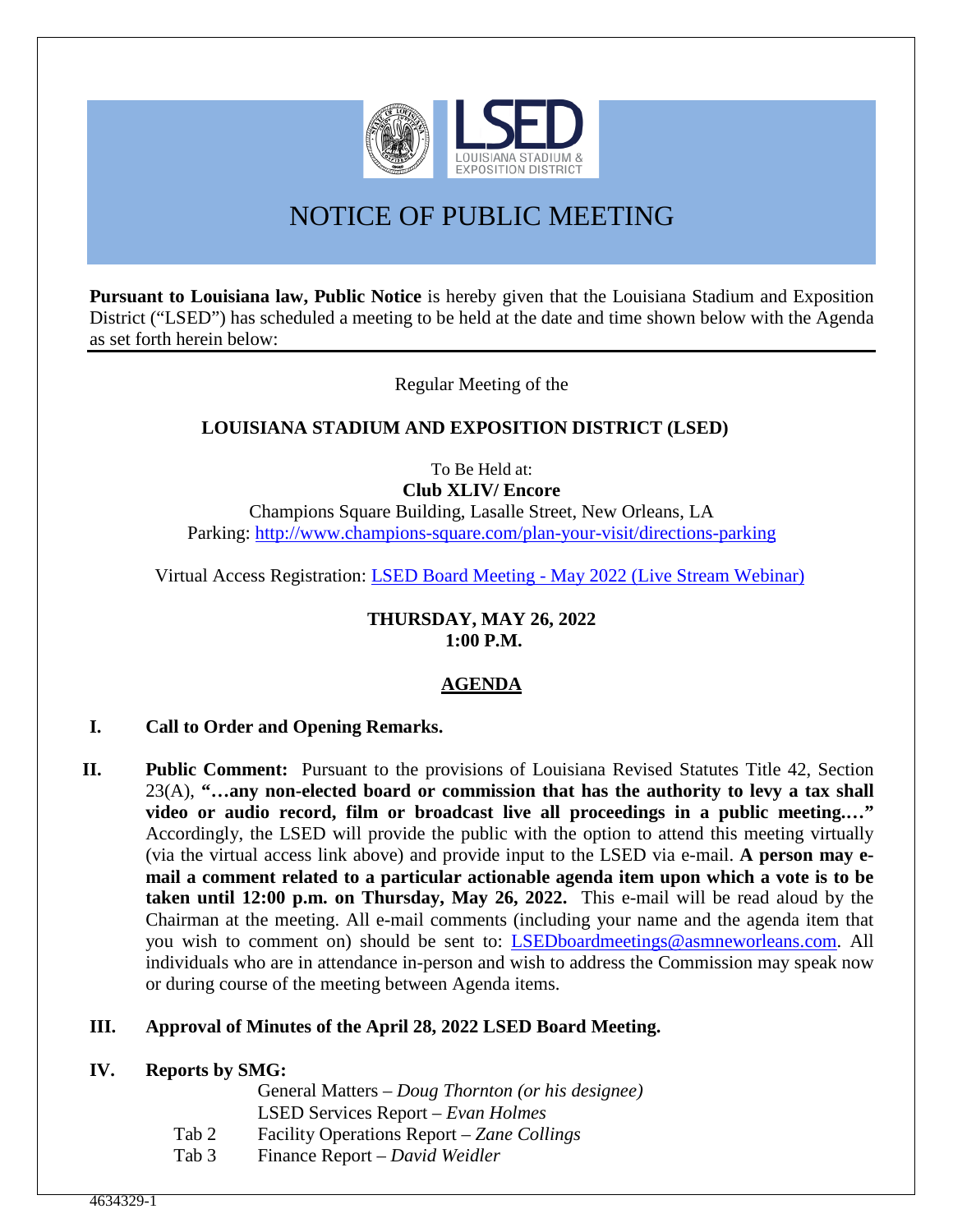Tab 4 LSED Capital Projects – *Eileen Long*

## **V. Board Reports**

Tab 5 Legal Report – *Shawn M. Bridgewater* 

#### **VI. Review and Approval of Resolutions**

The following Resolutions may be adopted in this public meeting:

**(Tab 6)** Resolved that the Louisiana Stadium & Exposition District ("LSED") hereby authorizes and approves an appropriation from the LSED Capital Reserve Account in the amount of \$271,155.41 to purchase equipment and make repairs necessary to maintain and operate the Caesar's Superdome, the Smoothie King Center, and Champions Square for the 2021-2022 Fiscal Year, including the specific items described on the Capital Reserve Request attached to the resolution. ASM has received competitive proposals for the equipment and the repairs related hereto. ASM (acting on behalf of the LSED) and/or Chairman Kyle M. France are authorized to sign the respective purchase requisitions and related documents for the specific equipment to be purchased and the repairs to be made by Brazos Industries, Semper Fire Protection, Turf-Tech International and Hiller Companies. Copies of each of the Purchase Requisition forms and related documents are attached to the resolution. The source of funds for this Resolution is the LSED Capital Reserve Account, and there are sufficient funds to support this Resolution.

**(Tab 7)** Resolved that the Louisiana Stadium & Exposition District ("LSED") hereby authorizes, approves and ratifies the Phase 3a Guaranteed Maximum Price Adjustment No. 4 ("Phase 3a GMP Adjustment No. 4") to the Phase 3a Guaranteed Maximum Price Amendment for the Construction Manager at Risk Contract by and between the LSED and Broadmoor, LLC with respect to Phase 3a of the 2019 Superdome Capital Improvements Project ("Master Plan Project"). Phase 3a GMP Adjustment No. 4 (copy of which is attached to the resolution) provides for an increase of \$50,981.00 to the Master Plan Project Phase 3a Guaranteed Maximum Price that consists of the following:

- (i) An increase of \$12,461.00 for additional costs associated with patching of the floor to repair existing condition at the Project site;
- (ii) An increase of \$6,098.00 for additional costs associated with labor and materials that are required in connection with the modification to the CMU wall at the Project site;
- (iii) An increase of \$2,100.00 for additional costs associated with framing and drywall that was required in Stair 2 at the Project site;
- (iv) An increase of \$16,660.00 for costs associated with the addition of an office to the mezzanine level offices;
- (v) An increase of \$6,177.00 for additional costs associated with the electrical rough in required in connection with the oven installation at the Project site;
- (vi) An increase of \$2,938.00 in additional costs associated with the installation of a ceiling in the secure storage at the Project site; and
- (vii) An increase of the \$6,056.00 for additional costs associated with the cast-in place retaining wall at the Project site.

This Resolution has been recommended by Legends Hospitality (Master Plan Project Manager) and Trahan Architects (Project Architect), and has been approved by the Master Plan Project Team, consisting of the LSED Project Representative, the ASM Project Representative and the New Orleans Saints Project Representative. The source of funds for Phase 3a GMP Adjustment No. 4 is the Master Plan Project Budget, and there are sufficient funds to support the Resolution. The execution of the